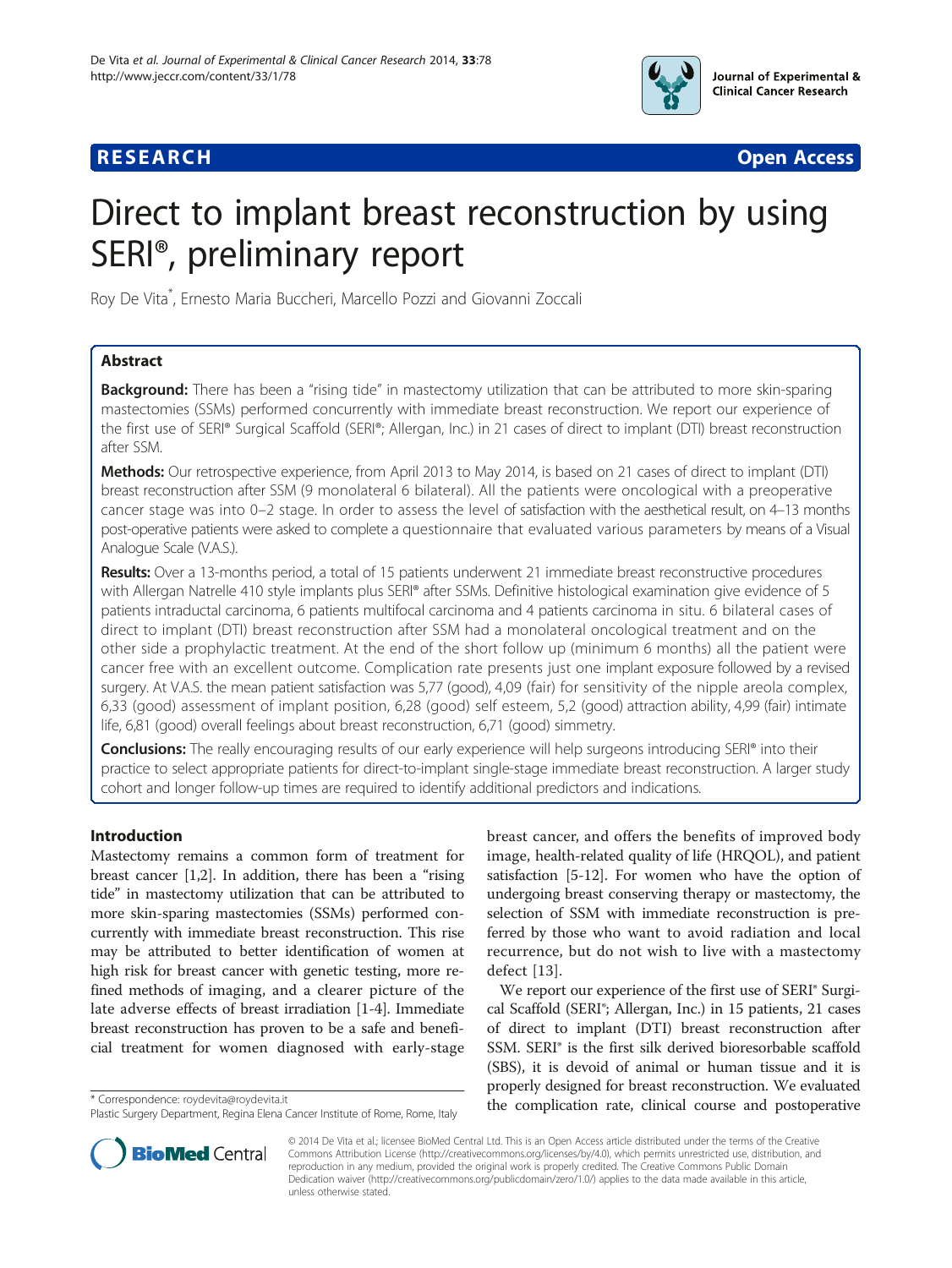outcomes by using a Visual Analogue Scale (VAS) of patients who underwent direct-to-implant breast reconstructions by using SERI and definitive breast implant.

# Material and methods

Our retrospective experience, from April 2013 to May 2014, is based on 21 cases of direct to implant (DTI) breast reconstruction after SSM (9 monolateral 6 bilateral). All the breasts were medium size. All the patients were oncological with a preoperative cancer stage was into 0–2 stage [[14](#page-5-0)]. The exclusion criteria for the current study were as follows: 1) a history of undergoing irradiation before and after reconstruction, 2) a history of undergoing neoadjuvant chemotherapy as part of breast cancer treatment, and 3) a history of undergoing reconstructive surgery. All the patients were submitted to retroareolar ductal extemporary histological exam to confirm absence of cancer involvement of the NAC. So all the subcutaneous mastectomy were SSM [[15](#page-5-0),[16](#page-5-0)]. Patients were followed up for a mean period ranging from 6 months to 12 months. Data on age, body mass index, mastectomy weight, duration of surgical drainage, cancer stage, presence of comorbidities including diabetes, hypertension, cardiac disease, and smoking history were tabulated (Table 1).

We evaluated patients characteristics, the clinical course and postoperative outcomes based on the following factors: 1) seroma formation, 2) infection, 3) hematoma, 4) skin flap necrosis, nipple areola complex (NAC) necrosis, 5) capsular contracture (Baker grade III or IV), 6) loss of implant.

All the surgical incision were located at the infra mammary fold laterally, SSM were performed by using Metzenbaun scissors to minimize seroma formation [[9,15](#page-5-0)]. After SSM, during the same operation, the surgical technique utilized entailed submuscular dissection of the pectoralis major muscle, suturing of the SERI® to the

#### Table 1 Patients characteristics

| Nr. of patients                             | 15           |
|---------------------------------------------|--------------|
| Nr. of breasts treated                      | 21           |
| Median age (41–62)                          | 51,5         |
| Median B.M.I. kg/m <sup>2</sup> (18,8-25,9) | 22,3         |
| Nr. Breast cancers stage 0 (Ca. in situ)    | 4 (26,6%)    |
| Nr. Breast cancers stage 1 (Ca multifocal)  | 6(40%)       |
| Nr. Breast cancers stage 2 (Ca Intraductal) | 5 (33,3%)    |
| Number of active smokers                    | $3(14,2\%)$  |
| Number of diabetes mellitus patients        | $1(6,6\%)$   |
| Number of hypertension patients             | $1(6,6\%)$   |
| Follow-Up months (range)                    | $4-13(9,5)$  |
| Duration of subcutaneous drainage, days     | $4-8(6)$     |
| Duration of intra-pocket drainage, days     | $9-18(13,5)$ |

inframammary fold, caudal edge of the pectoralis muscle, and the serratus anterior muscle laterally with 2–0 Vicryl interrupted suture, thus enveloping the implant with SERI<sup>®</sup> for inferior/lateral pole coverage. Two drains, one above the pectoralis major muscle and one in the pocket, were used on all patients. So the implant was inserted into the newly created submuscular pocket. The implant was covered superiorly with the pectoralis muscle and inferolaterally with a SERI® sling without arising serratus muscle and fascia. Prophylactic intravenous 2 gr Cefazolin antibiotic use and intraoperative antibiotic irrigation with riphampicine solution for implants was recorded for all patients. Daily antibiotic administration was in state untill drainges removed. All patients were discharged with 2 days hospitalization. Drains were removed when their output was <30 cc per 24 h for at least 2 consecutive days.

Moreover, in order to assess the level of satisfaction with the aesthetical result, on 6–13 months post-operatively, patients were asked without prior notice to complete a questionnaire that evaluated various parameters (Sensitivity of the NAC, Assessment of implant position, Self esteem, Attraction ability, Intimate life, Overall feelings about breast reconstruction, simmetry) by means of a Visual Analogue Scale (V.A.S.) [[17\]](#page-5-0). Patients were instructed to use a numerical scale of 1 to 10, with one as the worst outcome and 10 as the best possible outcome  $( $5 = \text{fair}, 5 \text{ to } 6.9 = \text{good}, \text{ and } \geq 7 = \text{very good}$ ).$ 

This study was approved by the Regina Elena National Cancer Institute review board and followed the principles of the Declaration of Helsinki and subsequent amendments.

All participants provided written informed consent before participating in the study.

### Results

Over a 13-months period, a total of 15 patients underwent 21 immediate breast reconstructive procedures with Allergan Natrelle 410 style implants assisted by SERI® for inferior/lateral pole coverage. Definitive histological examination give evidence of 5 patients intraductal carcinoma, 6 patients multifocal carcinoma and 4 patients carcinoma in situ. 6 bilateral cases of direct to implant (DTI) breast reconstruction after SSM had a monolateral oncological treatment and on the other side a prophylactic treatment [[18\]](#page-5-0). At the end of the short follow up (minimum 4 months) all the patient were cancer free. Definitive implants in monolateral DTI breast reconstruction were: FF 375 (3) - 425 (1) - FF 475 (1), MF 335 (1) - 375 (2), LF 310 (1); two of nine monolaeral breast reconstruction needed contralateral breast reshaping by mastopexy to improve simmetry. 6 bilateral DTI breast reconstruction were performed by using FF 375 (1 pt)- 425 (1 pt), MF 420 (3 pts), MF 375 (1 pt). The Senior Author performed both procedures, SSM and reconstructive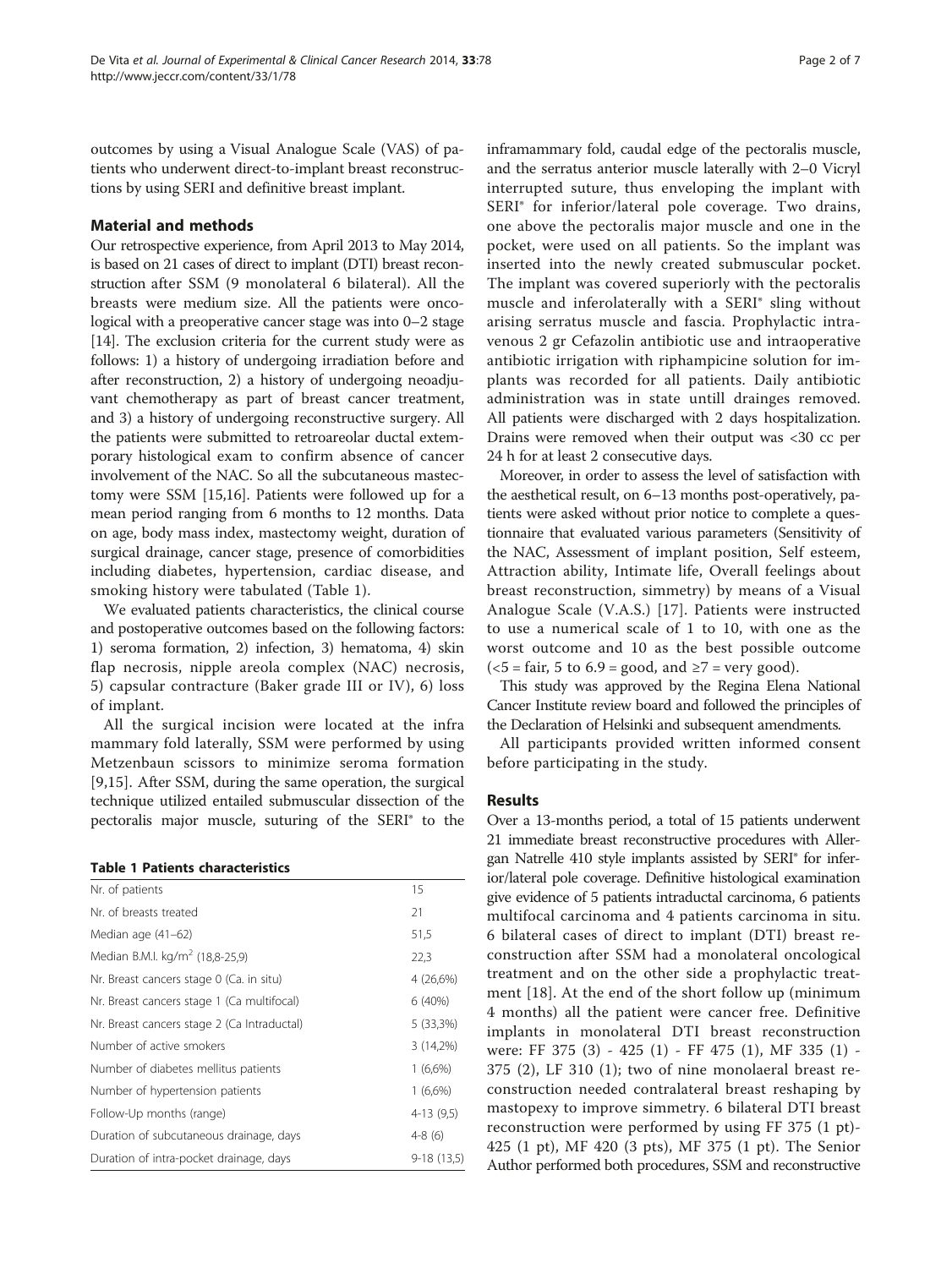procedures at Regina Elena Cancer Institute, Plastic Surgery Department, using a standardized technique, above described, for subcutaneous mastectomy and DTI breast reconstruction with SERI® as a pectoral extender. The Senior Author performed as well the contralateral mastopexy in 2 cases as breast simmetrization. The encouraging preliminary results are showed in Table 2. Regarding the unique case of partial flap necrosis (4,7%), in an active smoker, monolateral breast reconstruction and subsequent implant exposure, the Senior Author performed a latissimus dorsi flap with implant substitution (Allergan Natrelle 410 Style FF 290) as a salvage with an excellent outcome.

The mean patient satisfaction was 5,77 (good), 4,09 (fair) for sensitivity of the nipple areola complex, 6,33 (good) assessment of implant position, 6,28 (good) self esteem, 5,2 (good) attraction ability, 4,99 (fair) intimate life, 6,81 (good) overall feelings about breast reconstruction, 6,71 (good) simmetry (Table 3) (Figures [1](#page-3-0), [2](#page-3-0) and [3\)](#page-4-0).

# **Discussion**

Traditional prosthetic breast reconstruction consisting of a two-stage tissue expander-implant procedure is the most widely practiced technique in postmastectomy breast reconstruction. Disadvantages of this technique include two operations, multiple office visits for expansion, pain after expansion, and significant capsular adjustment at the time of implant exchange. Despite these disadvantages, this technique is safe and predictable and allows for good aesthetic results [\[19,20](#page-5-0)]. Acellular dermal matrices were introduced into clinical practice to aid in a variety of surgical problems, including complex abdominal wall reconstruction [[21](#page-5-0)], facial paralysis [[22\]](#page-5-0), and dural defects [\[23\]](#page-5-0). In 2001, Duncan reported the first use of acellular dermal matrix in breast surgery to correct persistent implant rippling in both aesthetic and reconstructive cases [\[24](#page-5-0)]. In 2006, Salzberg reported experience using acellular dermal matrix to achieve a single-stage implant reconstruction with full implant coverage [[25](#page-5-0)]. Since then, various types of tissue products have been developed for two stages and direct to implant breast reconstruction

#### Table 2 Results

| Nr. Seroma formation self-limiting   | 1(4,7%)    |
|--------------------------------------|------------|
| Nr. Late Seroma formation            | $0(0\%)$   |
| Infection                            | $0(0\%)$   |
| Hematoma self-limiting               | 1(4,7%)    |
| Hematoma requiring surgical revision | $0(0\%)$   |
| Partial skin flap necrosis           | 1(4,7%)    |
| NAC necrosis                         | $0(0\%)$   |
| Capsular contracture                 | $0(0\%)$   |
| Loss of implant                      | $1(4.7\%)$ |

Table 3 Visual Analogue Scale (VAS) administered to patients at 6–13 months follow-up. Mean, range of 15 patients

| Patients parameter evaluation                | <b>Satisfaction rate</b> |
|----------------------------------------------|--------------------------|
| Sensitivity of the nipple areola complex     | 4,09 (fair)              |
| Assessment of implant position               | $6,33$ (good)            |
| Self esteem                                  | $6,28$ (good)            |
| Attraction ability                           | $5,2$ (good)             |
| Intimate life                                | 4,99 (fair)              |
| Overall feelings about breast reconstruction | $6,81$ (good)            |
| Simmetry                                     | $6,71$ (good)            |
| Mean patient satisfaction                    | 5,77 (good)              |

and these include AlloDerm (LifeCell Corp.), Strattice (LifeCell Corp.), DermaMatrix (Synthes Inc., West Chester, PA, USA), FlexHD (Ethicon Inc., Somerville, NJ, USA), and Permacol (Covidien, Mansfield, MA, USA) [[25,26\]](#page-5-0). In addition, these products vary in many ways, depending on the source of tissue material, manufacturing methods, storage and surgical preparation, available size, and cost. However, their use is often limited due to the lack of outcome data [\[26,27](#page-5-0)]. Moreover the most recent major retrospective studies have demonstrated an high rates of complications such as infection, seroma formation, capsular contracture, implant exposure that needs reoperation with the above matrices.

In April 2013 Allergan presents and launches SERI® in the European and US market. It is the first silk derived bioresorbable scaffold (SBS) properly designed for breast reconstruction, BIOSILK™ is devoid of animal or human tissue. It is biocompatible which allows interaction with the body, it is bioresorbed by enzymatic and cellular digestion. Native tissue generation occurs in its place and bioresorption is expected within 18–24 months.

The porous design of SERI® allows for rapid neovascularisation and growth of functional tissue, gradual transfer from SERI® to new and well vascularised tissue provides consistent and predictable support in direct to implant single stage breast reconstruction.

BIOSILK™ purification removes impurities leaving an ultrapure bioprotein designed to provide an improved and consistent user experience. Operatively SERI® can be cut without unravelling, is easy to suture (large pores), does not require refrigeration or rehydration as the surgical ADM scaffold previously described [\[27,28\]](#page-5-0). Our experience reported start on April 2013 until May 2014, it is based on 21 cases of direct to implant (DTI) breast reconstruction after SSM (9 monolateral 6 bilateral) by using SERI as surgical scaffold to envelope the implant for inferior/lateral pole coverage. We had strictly restricted surgical incications in our series patients. All the breasts were medium size. All the patients were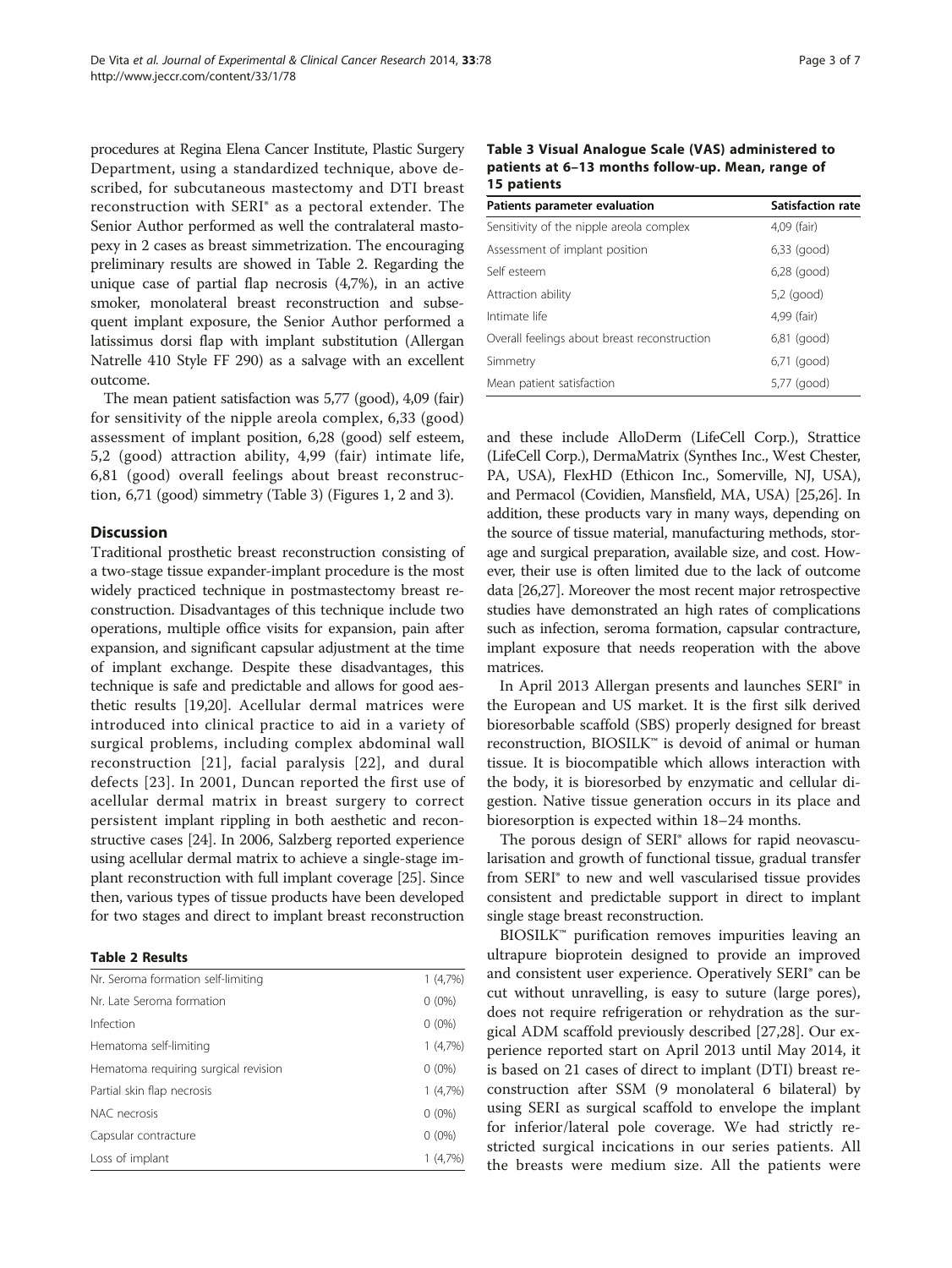<span id="page-3-0"></span>

Figure 1 Case 1. A: 39 YO nulliparous, preoperative view, grade 1 intraductal carcinoma on the right breast. B: Right breast: therapeutic nipple skin sparing mastectomy direct to implant Allergan 410 Style FF 425 and SERI®. 3 weeks postop. C: 5 months postop.

oncological with a preoperative cancer into 0–2 stage [[15](#page-5-0)]. The patients enrolled doesn't has a history of undergoing irradiation before and after reconstruction and neoadjuvant chemotherapy as part of breast cancer treatment.

Direct-to-implant single-stage immediate breast reconstruction has gained significant popularity as an elegant single-stage solution to postmastectomy prosthetic breast reconstruction [[29](#page-5-0)-[31](#page-5-0)]. In addition to completing breast reconstruction in a single stage, the benefits of SERI® include improved control of the breast pocket, augmentation of soft-tissue coverage in the lower pole, and a postulated decrease in capsular contracture [[32](#page-5-0)-[34\]](#page-5-0). In Litterature, one of the most common reasons for early revision in the direct-to-implant single-stage immediate breast reconstruction group is Baker grade III- IV capsular contracture (mean 34.6 percent of failed single-stage) [[14](#page-5-0)]. Despite the postulated hypothesis that SERI® may prevent or alleviate capsular contracture, confirmed by our results, capsular contracture still remains one of the most likely causes for revision; so we need a further follow up to declare that DTI breast reconstruction by using SERI<sup>®</sup> and definitive implant present a low rate of capsular contracture.

Single-stage prosthetic breast reconstruction using surgical scaffold has widespread implications for patients and the health care system. Knowing the expense of surgical scaffold, cost analysis at our Institution showed that breast reconstruction with SERI® was cost effective compared with traditional two-stage reconstruction when performed in a single stage [\[35\]](#page-5-0). It has the potential to decrease surgical morbidity, surgical wait times, and operative costs. Moreover, it is important to accurately identify patients who are likely to have successful outcomes following direct-to-implant single-stage immediate breast reconstruction. An intraoperative algorithm based on flap thickness and quality of skin has been suggested to guide use of this technique [\[36\]](#page-6-0). It has also been advised that immediate implant-based reconstruction with or without the use of surgical scaffolds should be used with caution in large, ptotic breasts and in patients with a history of irradiation or chemotherapy [[37](#page-6-0)]. Preoperative patient selection criteria specific to direct-to-implant single-stage immediate breast reconstruction using surgical scaffold do not exist in the Literature [\[25,26\]](#page-5-0); so our experience was to used the basic principle of reasoning: small, medium breasts leaving out potential risk factors such as Radiotherapy and Chemoterapy or heavy levels of comorbidities.

Thus, in this study, we analyzed our direct-to-implant single-stage immediate cohort and found that patients with small, medium breasts (A cup, 300-g mean mastectomy weight) were less likely to require an early surgical revision compared with Litterature data. Our guidelines allows us a 0% complication rates of infection, seroma, hematoma, and capsular contracture as well.

Our early breast revision rate in direct-to-implant single-stage immediate breast reconstruction patients was 4,7 percent (one case), which is slightly lower than the revision rate of 28.6 percent recently reported in a



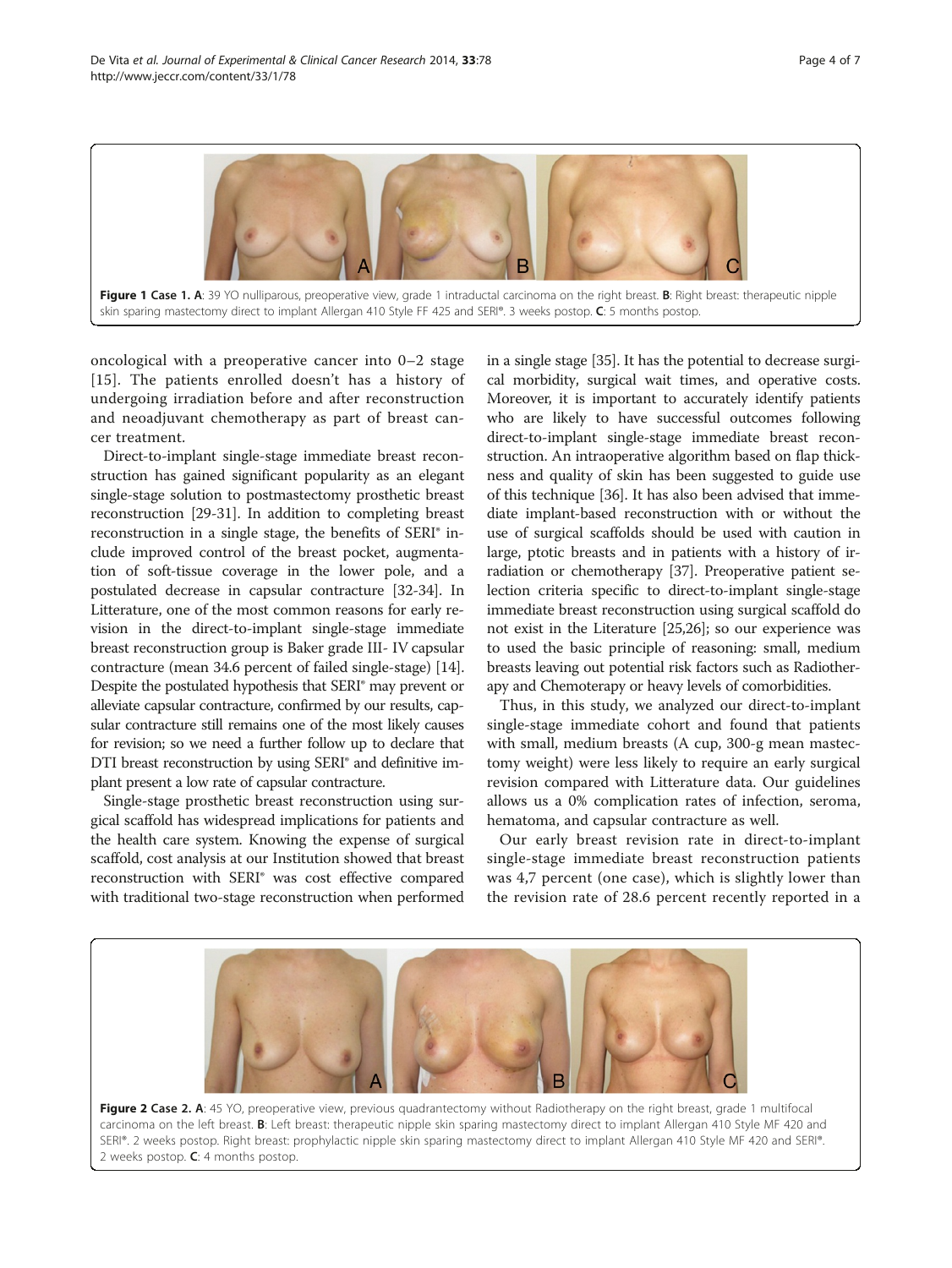<span id="page-4-0"></span>

small direct-to-implant single-stage immediate breast reconstruction series by Roostaeian [[38\]](#page-6-0). In the largest series by Salzberg et al., an overall revision rate of 19.1 percent can be deduced by combining elective revisions (15.2 percent) with revisions resulting from complications (3.9 percent) [[39](#page-6-0)]. Given that, this cohort represents our early experience using SERI®, our lower early revision rate may be attributable to the restriction of indications associated with this technique.

The main limitation of our study is the small cohort size and the absence of breasts with postoperative irradiation. Comparing our results with Gdalevitch experience [\[25,26](#page-5-0)], irradiation was not found to be statistically different between the successful and failed single-stage groups, likely because of the small number of irradiated patients in his cohort [32 breasts (18.9 percent)]. In a larger group of patients, widening the indications, we would expect preoperative/postoperative irradiation to be statistically significant as predictors of single-stage potential failure related, by using SERI®, on radiotherapy as well.

We are aware about our preliminary report considering small population and short follow up. We will continue to follow up our direct-to-implant single-stage immediate breast reconstruction cohort by using SERI®, for long-term revision rates to be sure about definitive results with this new surgical scaffold.

# **Conclusions**

Direct-to-implant single-stage immediate breast reconstruction offers many advantages to both patients and the health care system. Correctly identifying patients most likely to have a successful outcome in a single stage will allow health care providers to better allocate health care resources. In this study, we present our early experience with direct-to-implant single-stage immediate breast reconstruction by using SERI®. Patients with smaller, medium breasts had successful single-stage outcomes. The really encouraging results of our early experience will help surgeons introducing SERI® into their practice to select appropriate patients for direct-to-implant single-stage immediate breast reconstruction. In summary, the use of SERI® in implant-based reconstruction appears to be effective. A larger study cohort and longer follow-up times are required to identify additional predictors and indications.

# Consent

Written informed consent was obtained from the patient for the publication of this report and any accompanying images.

#### Competing interests

All the Authors disclose that in the past five years they do not received reimbursements, fees, funding, or salary from an organization that may in any way gain or lose financially from the publication of this manuscript, either now or in the future.

All the Authors disclose that they do not had any stocks or shares in an organization that may in any way gain or lose financially from the publication of this manuscript, either now or in the future.

All the Authors disclose that they do not received reimbursements, fees, funding, or salary from an organization that holds or has applied for patents relating to the content of the manuscript.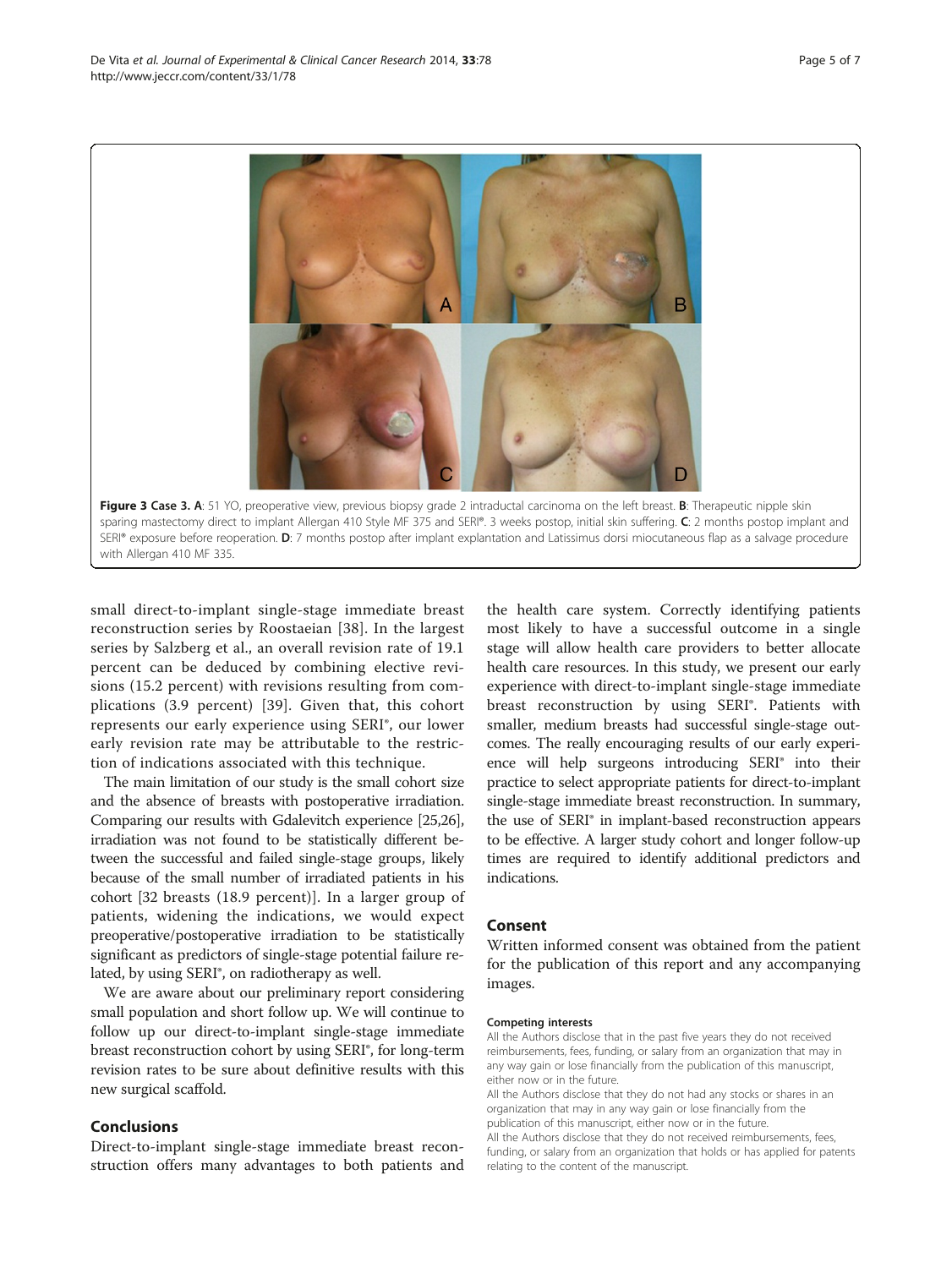<span id="page-5-0"></span>All the Authors disclose that they do not have any other financial competing interests.

All the Authors disclose that they do not have any non-financial competing interests (political, personal, religious, ideological, academic, intellectual, commercial or any other) to declare in relation to this manuscript.

#### Authors' contributions

DVR He was the senior surgeon for all the surgical procedures reported in the article. He has made fundamental contributions to conception and design, acquisition of data, critical analysis and interpretation of data. He was the supervisor for all the research group at any time of surgery and follow-up. He has given final approval of the version to be published. He agree to be accountable for all aspects of the work in ensuring that questions related to the accuracy or integrity of any part of the work are appropriately investigated and resolved. He has given final approval of the version to be published. BEM He has been involved in drafting the manuscript and revising it critically for important intellectual content. He has made substantial contributions to conception and design, acquisition of data, critical anaysis and interpretation of data. He was RDV assistant surgeon for all the surgical procedures reported in the article.PM He has participated sufficiently in the work to take public responsibility for appropriate portions of the content. He was RDV assistant surgeon for all the surgical procedures reported in the article. ZG He has participated sufficiently in the work to take public responsibility for appropriate portions of the content. He has given final approval of the version to be published. He was RDV assistant surgeon for all the surgical procedures reported in the article. All authors read and approved the final manuscript.

#### Received: 28 July 2014 Accepted: 12 September 2014 Published online: 25 November 2014

#### References

- 1. Balch CM, Jacobs LK: Mastectomies on the rise for breast cancer: "the tide is changing". Ann Surg Oncol 2009, 16:2669–2672.
- Arrington AK, Jarosek SL, Virnig BA, Habermann EB, Tuttle TM: Patient and surgeon characteristics associated with increased use of contralateral prophylactic mastectomy in patients with breast cancer. Ann Surg Oncol 2009, 16:2697–2704.
- Jones NB, Wilson J, Kotur L, Stephens J, Farrar WB, Agnese DM: Contralateral prophylactic mastectomy for unilateral breast cancer: an increasing trend at a single institution. Ann Surg Oncol 2009, 16:2691–2696.
- McGuire KP, Santillan AA, Kaur P, Meade T, Parbhoo J, Mathias M, Shamehdi C, Davis M, Ramos D, Cox CE: Are mastectomies on the rise? A 13-year trend analysis of the selection of mastectomy versus breast conservation therapy in 5865 patients. Ann Surg Oncol 2009, 16:2682–2690.
- 5. Noone RB, Frazier TG, Noone GC, Blanchet NP, Murphy JB, Rose D: Recurrence of breast carcinoma following immediate reconstruction: a 13-year review. Plast Reconstr Surg 1994, 93:96-9106.
- Singletary SE: Skin-sparing mastectomy with immediate breast reconstruction: The M. D. Anderson Cancer Center experience. Ann Surg Oncol 1996, 3:411–416.
- 7. Eberlein TJ, Crespo LD, Smith BL, Hergrueter CA, Douville L, Eriksson E: Prospective evaluation of immediate reconstruction after mastectomy. Ann Surg 1993, 218:29–36.
- 8. Johnson CH, van Heerden JA, Donohue JH, Martin JK, Jackson IT, Ilstrup DM: Oncological aspects of immediate breast reconstruction following mastectomy for malignancy. Arch Surg 1989, 124:819–823.
- 9. Huang CJ, Hou MF, Lin SD, Chuang HY, Huang MY, Fu OY, Lian SL: Comparison of local recurrence and distant metastases between breast cancer patients after postmastectomy radiotherapy with and without immediate TRAM flap reconstruction. Plast Reconstr Surg 2006, 118:1079–1086.
- 10. Platt J, Baxter N, Zhong T: Breast reconstruction after mastectomy for breast cancer. CMAJ 2011, 183:2109–2116.
- 11. Atisha D, Alderman AK, Lowery JC, Kuhn LE, Davis J, Wilkins EG: Prospective analysis of long-term psychosocial outcomes in breast reconstruction: two-year postoperative results from the Michigan Breast Reconstruction Outcomes Study. Ann Surg 2008, 247:1019–1028.
- 12. Wilkins EG, Cederna PS, Lowery JC, Davis JA, Kim HM, Roth RS, Goldfarb S, Izenberg PH, Houin HP, Shaheen KW: Prospective analysis of psychosocial outcomes in breast reconstruction: one-year postoperative results from the Michigan Breast Reconstruction Outcome Study. Plast Reconstr Surg 2000, 106:1014–1025.
- 13. Morrow M, Bucci C, Rademaker A: **Medical contraindications are not a** major factor in the underutilization of breast conserving therapy. J Am Coll Surg 1998, 186:269–274.
- 14. Salzberg CA, Dunavant C, Nocera N: Immediate breast reconstruction using porcine acellular dermal matrix (Strattice™): long-term outcomes and complications. J Plast Reconstr Aesthet Surg 2013, 66:323–328.
- 15. Sood S, Elder E, French J: Nipple-sparing mastectomy with implant reconstruction: the Westmead experience. ANZ J Surg 2014, 29: in press.
- 16. Bayram Y, Kulahci Y, Irgil C: Skin-reducing subcutaneous mastectomy using a dermal barrier flap and immediate breast reconstruction with an implant: a new surgical design for reconstruction of early-stage breast cancer. Aesthetic Plast Surg 2010, 34:71-77.
- 17. Scuderi N, Dessy LA, Buccheri EM, Marchetti F, Mazzocchi M, Chiummariello S, Klinger F, Onesti MG, Klinger M, Alfano C: Phase 2 cross-over multicenter trial on the efficacy and safety of topical cyanoacrylates compared with topical silicone gel in the prevention of pathologic scars. Aesthetic Plast Surg. 2011, 35:373–381.
- 18. Zagouri F, Chrysikos DT, Sergentanis TN, Giannakopoulou G, Zografos CG, Papadimitriou CA, Zografos GC: Prophylactic mastectomy: an appraisal. Am Surg 2013, 79:205–212.
- 19. Cordeiro PG, McCarthy CM: A single surgeon's 12-year experience with tissue expander/implant breast reconstruction: Part I. A prospective analysis of early complications. Plast Reconstr Surg 2006, 118:825–831.
- 20. Cordeiro PG, McCarthy CM: A single surgeon's 12-year experience with tissue expander/implant breast reconstruction: Part II. An analysis of long-term complications, aesthetic outcomes, and patient satisfaction. Plast Reconstr Surg 2006, 118:832–839.
- 21. Buinewicz B, Rosen B: Acellular cadaveric dermis (AlloDerm): a new alternative for abdominal hernia repair. Ann Plast Surg 2004, 52:188–194.
- 22. Shorr N, Perry JD, Goldberg RA, Hoenig J, Shorr J: The safety and applications of acellular human dermal allograft in ophthalmic plastic and reconstructive surgery: A preliminary report. Ophthal Plast Reconstr Surg 2000, 16:223–230.
- 23. Chaplin JM, Costantino PD, Wolpoe ME, Bederson JB, Griffey ES, Zhang WX: Use of acellular dermal allograft for dural replacement: an experimental study. Neurosurgery 1999, 16:196–201.
- 24. Duncan DI: Correction of implant rippling using allograft dermis. Aesthet Sura 12001. 21:81-84.
- Surg J 2001, 21:81–84. 25. Salzberg CA: Nonexpansive immediate breast reconstruction using human acellular tissue matrix graft (AlloDerm). Ann Plast Surg 2006, 57:1–5.
- 26. Gdalevitch P, Ho A, Genoway K, Alvrtsyan H, Bovill E, Lennox P, Van Laeken N, Macadam S: Direct-to-implant single-stage immediate breast reconstruction with acellular dermal matrix: predictors of failure. Plast Reconstr Surg 2014, 6:738–747.
- 27. Lee JH, Park KR, Kim TG, Ha JH, Chung KJ, Kim YH, Lee SJ, Kang SH: A comparative study of CG CryoDerm and AlloDerm in direct-to-implant immediate breast reconstruction. Arch Plast Surg 2013, 4:374–379.
- 28. USA Product Labeling and Safety Information SERI™ Surgical Scaffold. In [\[http://www.allergan.comlabeling/seri.htm\]](http://www.allergan.comlabeling/seri.htm)
- 29. Gamboa-Bobadilla GM: Implant breast reconstruction using acellular dermal matrix. Ann Plast Surg 2006, 56:22–25.
- 30. Liu AS, Kao HK, Reish RG, Hergrueter CA, May JW Jr, Guo L: Postoperative complications in prosthesis-based breast reconstruction using acellular dermal matrix. Plast Reconstr Surg 2011, 127:1755-1762.
- 31. Ashikari RH, Ashikari AY, Kelemen PR, Salzberg CA: Subcutaneous mastectomy and immediate reconstruction for prevention of breast cancer for high-risk patients. Breast Cancer 2008, 15:185–191.
- 32. Stump A, Holton LH III, Connor J, Harper JR, Slezak S, Silverman RP: The use of acellular dermal matrix to prevent capsule formation around implants in a primate model. Plast Reconstr Surg 2009, 124:82-91.
- 33. Uzunismail A, Duman A, Perk C: The effects of acellular dermal allograft (AlloDerm) interface on silicone related capsule formation: experimental study. Eur J Surg 2008, 31:170–185.
- 34. Basu CB, Leong M, Hicks J: Does acellular cadaveric dermis (ACD) affect breast implant capsule formation in reconstructive breast surgery? A histopathologic comparison of breast capsule and ACD. Plast Reconstr Surg 2010, 126:1842-1847.
- 35. Jansen LA, Macadam SA: The use of AlloDerm in postmastectomy alloplastic breast reconstruction: part II. A cost analysis. Plast Reconstr Surg 2011, 127:2245–2254.